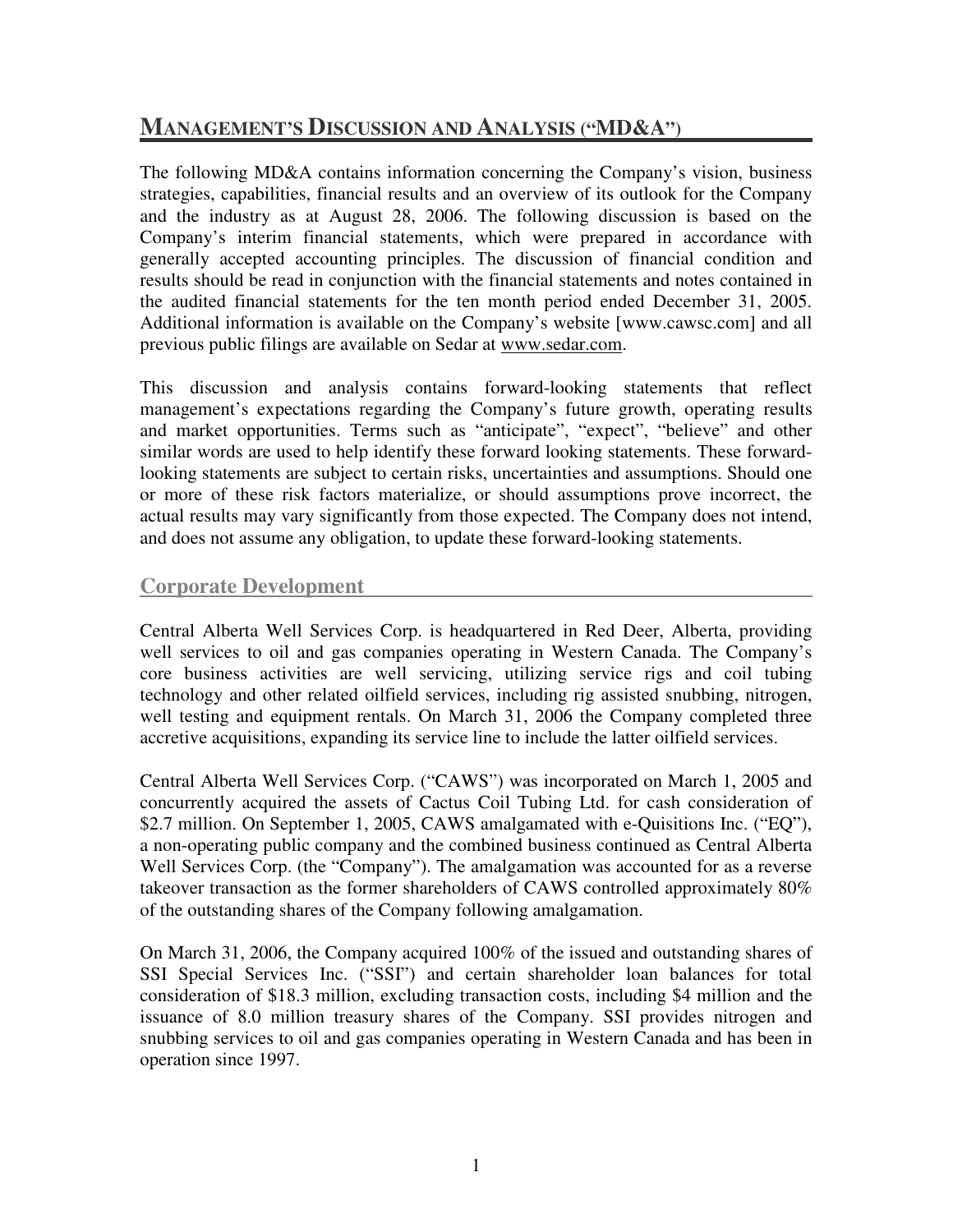On March 31, 2006, the Company acquired 100% of the issued and outstanding shares of Precise Energy Services Ltd. ("Precise") for a purchase price of \$4.8 million, excluding transaction costs, by the issuance of 2.5 million treasury shares of the Company. Precise provides well testing services to resource companies operating in Western Canada.

On March 31, 2006, the Company acquired 100% of the issued and outstanding shares of 1080104 Alberta Ltd., operating as Vertical Rentals ("Vertical") for a purchase price of \$2.3 million, excluding transaction costs, by the issuance of 1.2 million treasury shares. Vertical has a fleet of rental equipment that it provides to oil and gas customers in Western Canada.

These acquisitions were accounted for using the purchase method. The results of operations and the financial position of these companies have been included in the consolidated financial statements for the quarter ended June 30, 2006.

## **Operational Overview**

From strategic locations in Red Deer and Provost, Alberta, the Company provides well servicing, snubbing, nitrogen pumping and supply, well testing and equipment rentals to oil and gas companies operating in the Western Canadian Sedimentary Basin. These services include completions, work-overs and abandonments, well maintenance, high pressure and critical sour gas well work, re-entry preparation drilling and servicing coal bed methane work-overs and completions.

One of the Company's strategies is to capture market share by providing a complementary line of oilfield services, utilizing leading-edge well service technology and by focusing unwaveringly on safety, health and employee welfare in all aspects of its operations.

The management team has extensive experience in the Canadian oil and gas service industry, having previously developed a well service operation that, at the time of divestiture, operated a fleet total of 165 service rigs and was one of the largest well service operations in North America. The nitrogen and snubbing operations are managed by the same individuals that founded the SSI operation nine years ago. The Company plans to leverage their industry knowledge and track record to recruit and retain experienced field crews, design and construct a modern equipment fleet and develop a strong customer franchise.

The design and development of a standardized equipment fleet, utilizing identical components and sourced through one primary equipment manufacturer is a key competitive strength. Identical and standardized equipment provides the operating advantages of reduced maintenance and training costs and a lower investment in inventories. The Company's commitment to incorporating leading edge technology stands out in an industry characterized by an ageing equipment infrastructure. The fleet is lighter and more mobile resulting in higher utilization and greater well site access when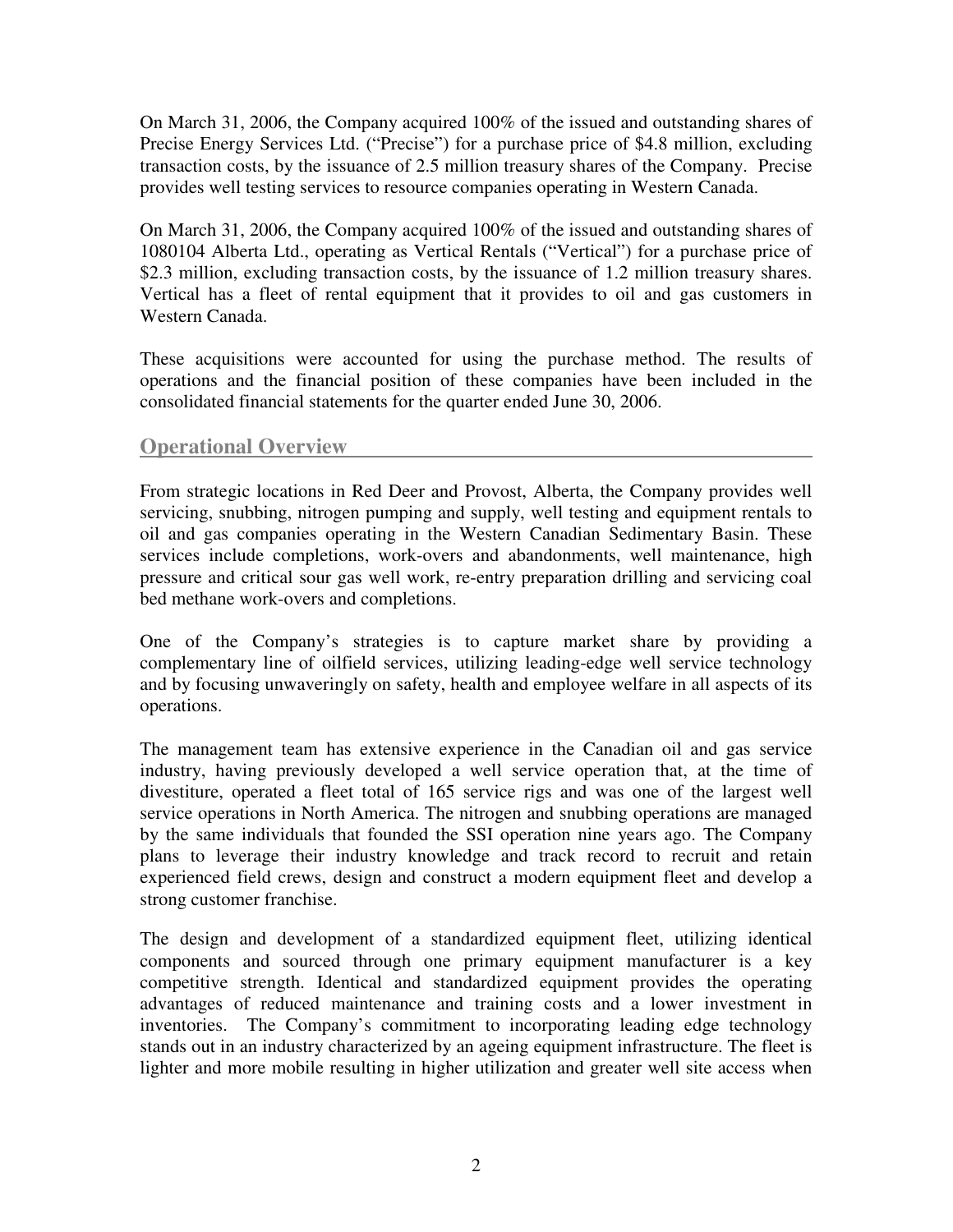road conditions and other seasonal issues become inhibiting factors for older and heavier equipment.

The oil and gas service industry is operating at record activity levels and is constrained by shortages of skilled trade people. To date, the Company has been successful in recruiting experienced crews but realizes that it will have to introduce innovative employee retention programs to continue to attract and retain skilled staff. The new equipment fleet should continue to be a catalyst for attracting qualified operating teams.

| <b>Capital Structure</b> | <b>For the Quarter Ended</b> |               |                    |               |               |                          |    |               |    |               |               |               |
|--------------------------|------------------------------|---------------|--------------------|---------------|---------------|--------------------------|----|---------------|----|---------------|---------------|---------------|
|                          |                              | Jun. 30, 2006 |                    | Mar. 31, 2006 | Dec. 31, 2005 |                          |    | Sep. 30, 2005 |    | Jun. 30, 2005 |               | Mar. 31, 2005 |
|                          |                              |               |                    |               |               |                          |    |               |    |               |               | [1 month]     |
| Total assets             | \$                           | 91,475,091 \$ |                    | 81,371,149    | \$            | 27,173,800               | \$ | 20,338,246    | \$ | 19,785,195    | <sup>\$</sup> | 4,122,583     |
| <b>Total liabilities</b> |                              | 46.174.241    |                    | 35,742,653    |               | 8.578.656                |    | 14,684,198    |    | 14,226,881    |               | 3,927,818     |
| Long term debt           |                              | 17.182.610    |                    | 14.040.639    |               | 4,950,000                |    | 13.595.425    |    | 13.845.574    |               |               |
| Future income tax        |                              | 1,674,000     |                    | 3,913,000     |               | $\overline{\phantom{a}}$ |    |               |    |               |               |               |
| Shareholders' equity     |                              | 45,300,850    |                    | 45,628,496    |               | 18,595,144               |    | 5,654,048     |    | 5,558,314     |               | 194,765       |
| Long term debt to equity | \$                           | 0.38          | $\mathbf{\hat{S}}$ | 0.31          | \$            | 0.27                     | \$ | 2.40          | \$ | 2.49          | -S            |               |
| Shares outstanding       |                              |               |                    |               |               |                          |    |               |    |               |               |               |
| At end of period         |                              | 41,718,232    |                    | 41,716,565    |               | 27,080,138               |    | 7,235,138     |    | 3,775,008     |               | 1,275,000     |
| Weighted average         |                              | 41.718.122    |                    | 28.457.574    |               | 20,282,878               |    | 4.553.474     |    | 3,005,775     |               | 1,275,000     |

The large increase in capital employed as at March 31, 2006 resulted from the addition of three wholly owned subsidiaries at March 31, 2006. The investment in total assets increased during Q2 2006 with capital asset additions including four service rigs, one coil tubing unit and two nitrogen pumpers. Long term debt to equity increased during the quarter as the available term debt facilities were fully accessed to partially finance the capital additions during the quarter.

The future tax liability arose on differences between book values and tax values of capital assets. The liability decreased to \$1.7 million at Q2 2006 from \$3.9 million at Q1 2006, primarily due to the recognition of tax losses and a decrease in the income tax rate during Q2 2006.

During Q1 2006, \$21.4 million of equity was issued as consideration for the acquisitions. In addition, the Company also completed a private placement of 2.9 million shares for net proceeds of \$4.9 million. Other than the exercise of a small number of options, no additional equity was issued during Q2 2006.

#### **Significant Agreements**

On April 1, 2005, the Company signed a Master Supply Agreement ("MSA") for the procurement of service rig packages to the end of 2007. During Q1 2006, the exclusivity provisions were removed, enabling the Company to acquire equipment from other suppliers. This amendment was made to address issues with equipment lead times for certain key components and the potential production back logs.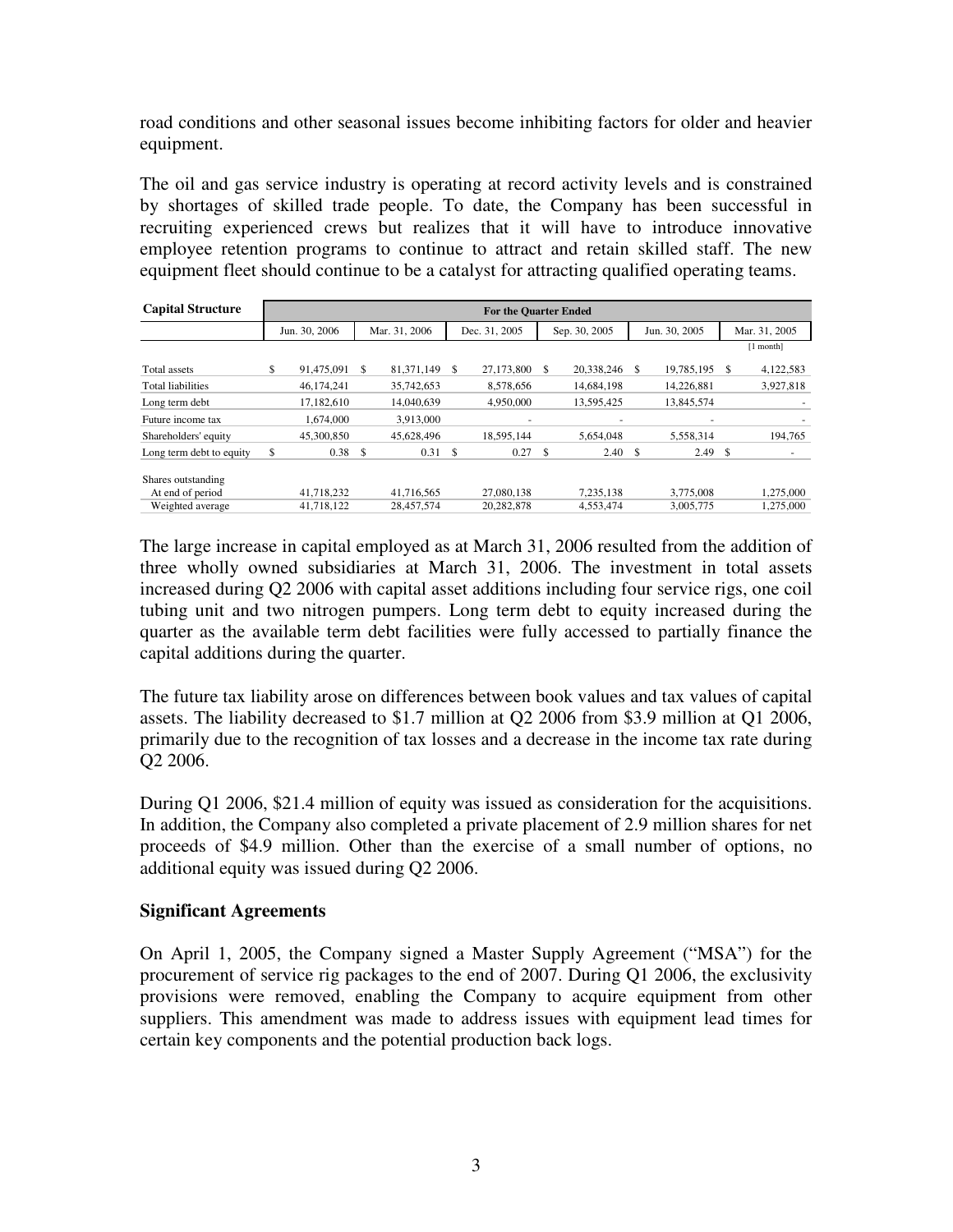The president of this supplier is a director of Central Alberta Well Services and all transactions have been disclosed as related party transactions. The pricing for all equipment purchased under this agreement does not exceed their fair market value.

All other capital equipment acquired for the snubbing, nitrogen, well testing and rental operations is provided by arms-length parties and is not subject to any supply agreements.

|                                    |                  |                 |                 | <b>For the Quarter Ended</b> |                |               |
|------------------------------------|------------------|-----------------|-----------------|------------------------------|----------------|---------------|
|                                    | Jun. 30, 2006    | Mar. 31, 2006   | Dec. 31, 2005   | Sep. 30, 2005                | Jun. 30, 2005  | Mar. 31, 2005 |
|                                    |                  |                 |                 |                              |                | $[1$ month]   |
| Revenues                           | 7,635,119<br>\$  | 4.931.474<br>\$ | 1,946,699<br>\$ | \$<br>552,068                | 398,237<br>-\$ | 80,156<br>-\$ |
| Net income (loss)                  | (761,609)        | 103,090         | (633, 742)      | (1,187,566)                  | (938, 533)     | (108, 431)    |
| EPS: basic and diluted             | (0.02)           | 0.00            | (0.03)          | (0.26)                       | (0.31)         | (0.09)        |
| Weighted average common shares     | 41,718,122       | 28,457,574      | 20,282,878      | 4,553,474                    | 3,005,775      | 1,275,000     |
| Total Assets                       | 91,475,091       | 81, 371, 149    | 27,173,800      | 20,338,246                   | 19,785,195     | 4,122,583     |
| Long Term Debt                     | 17,182,610       | 14,040,639      | 4,950,000       | 13,595,425                   | 13,845,574     |               |
| Purchase of property and equipment | 20,075,689<br>S. | 9,262,272<br>S. | 8,754,760<br>\$ | 2,780,272<br>\$              | 6,585,654<br>S | 293,910<br>-S |
| Units operating at end of period   |                  |                 |                 |                              |                |               |
|                                    |                  |                 |                 |                              |                |               |
| Service rigs                       | 12               | 8               | 4               |                              |                |               |
| Coil units                         |                  |                 | 3               | 3                            | 2              | 2             |
| Snubbing units                     |                  |                 |                 |                              |                |               |
| Nitrogen tankers & pumpers         | 10               |                 |                 |                              |                |               |
| Pressure tanks                     | 9                | 9               |                 |                              |                |               |

## **Selected Financial Information**

Q2 2006 revenues increased by \$2.7 million or 55% from Q1 2006, reflecting the expanded equipment fleet, seasonal weather patterns and the first full quarter of consolidated operating results. The Company generated a net loss of \$0.8 million resulting from lower activity during the traditionally slower second quarter due to spring break up, road bans and wet weather. Training and repairs and maintenance costs are also proportionately higher during Q2 2006, as much of this activity is done during this time when equipment and staff availability is at its peak. Included in this result is non-cash stock based compensation expense of \$0.4 million arising from the stock option plan. The Q2 results also include a number of costs related to setting up the administrative and operational infrastructures that are required to manage the Company's operations and growth on a go forward basis.

Capital expenditures include assets under construction at the end of each of the quarters presented. These assets are not depreciated until they are available for use. Capital equipment received during Q2 2006 consisted primarily of the purchase of four service rig packages, one coil tubing unit and two nitrogen pumper trucks.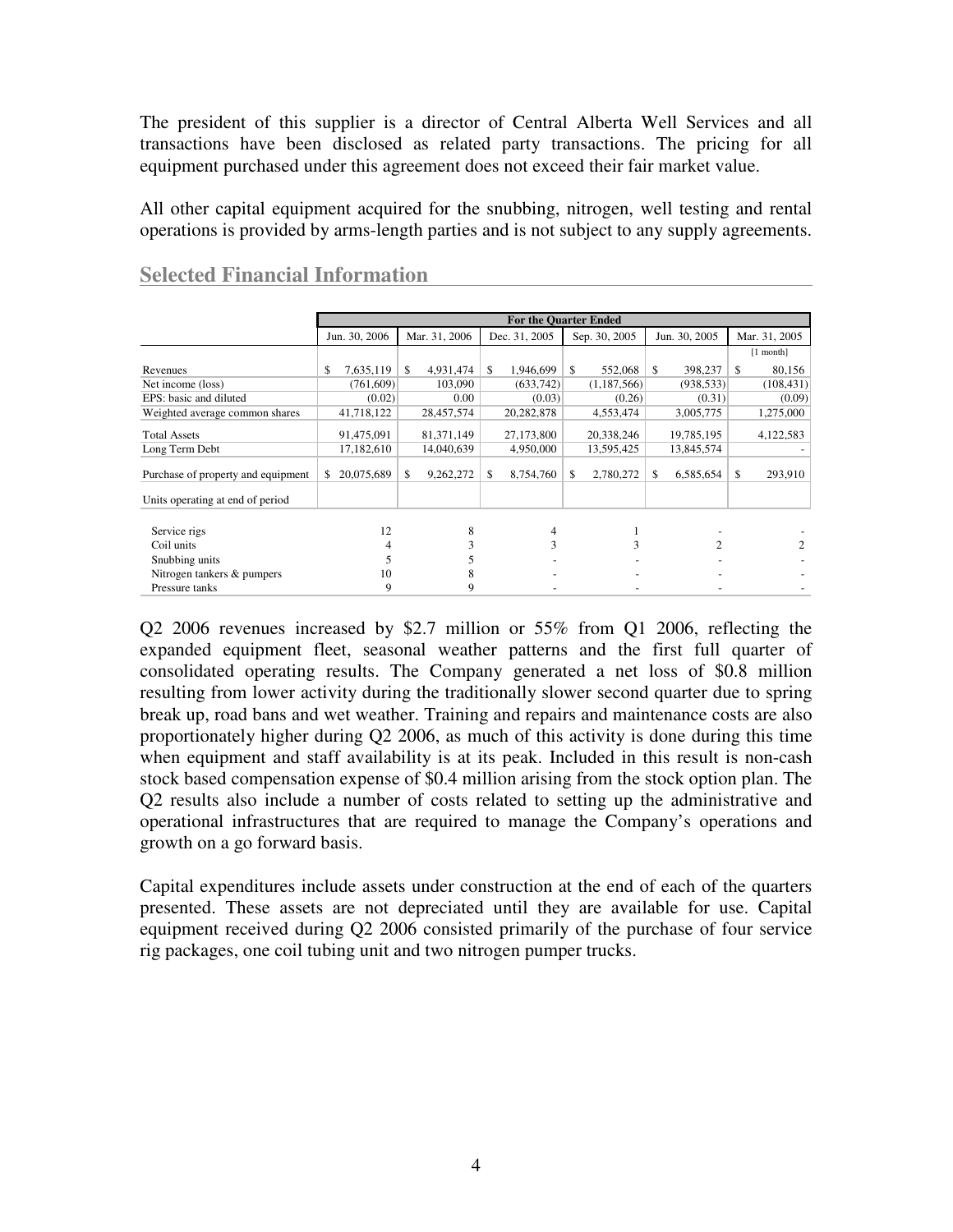## **Q2 2006 Quarterly Review**

| <b>Consolidated Highlights</b>                 |               | Three months ended |               |            |               |            | Six months ended Four months ended |             |
|------------------------------------------------|---------------|--------------------|---------------|------------|---------------|------------|------------------------------------|-------------|
|                                                | June 30, 2006 |                    | June 30, 2005 |            | June 30, 2006 |            | June 30, 2005                      |             |
| (unaudited)                                    |               |                    |               |            |               |            |                                    |             |
| Revenues                                       | \$            | 7,635,119          | \$            | 398,237    | \$            | 12,566,593 | <sup>\$</sup>                      | 478,393     |
| Operating costs                                |               | 4,719,546          |               | 336,489    |               | 7,409,291  |                                    | 422,631     |
|                                                |               | 2,915,573          |               | 61,748     |               | 5,157,302  |                                    | 55,762      |
|                                                |               | 38.2%              |               | 15.5%      |               | 41.0%      |                                    | 11.7%       |
| General and administrative expenses            |               | 1,680,407          |               | 475,925    |               | 2,385,269  |                                    | 562,045     |
| EBITDA <sup>(1)</sup>                          |               | 1,235,166          |               | (414, 177) |               | 2,772,033  |                                    | (506, 283)  |
| EBITDA per share <sup>(1)</sup>                |               |                    |               |            |               |            |                                    |             |
| Basic                                          |               | 0.03               |               | (0.14)     |               | 0.08       |                                    | (0.20)      |
| Diluted                                        |               | 0.03               |               | (0.14)     |               | 0.08       |                                    | (0.20)      |
| Stock based compensation                       |               | 431,915            |               |            |               | 1,004,135  |                                    |             |
| Interest                                       |               | 635,393            |               | 262,148    |               | 754,989    |                                    | 260,692     |
| Depreciation and amortization                  |               | 1,811,964          |               | 262,208    |               | 2,553,925  |                                    | 279,989     |
| Net Loss                                       |               | (761, 609)         |               | (938, 533) |               | (658, 519) |                                    | (1,046,964) |
| Funds from operations <sup>(2)</sup>           |               | 780,049            |               | (680, 693) |               | 2,193,240  |                                    | (772, 799)  |
| Funds from operations per share <sup>(2)</sup> |               |                    |               |            |               |            |                                    |             |
| Basic                                          |               | 0.02               |               | (0.23)     |               | 0.06       |                                    | (0.30)      |
| Diluted                                        |               | 0.02               |               | (0.23)     |               | 0.06       |                                    | (0.30)      |
| Purchase of property and equipment             | \$            | 20,075,689         | \$            | 6,585,654  | \$            | 29,337,959 | S                                  | 6,879,564   |

**(1) EBITDA** is calculated from the statement of loss as revenue less operating costs and general and administrative expenses, exclusive of stock based compensation costs, and is used to assist management and investors in assessing the Company's ability to generate cash from operations. EBITDA ia a non-GAAP measure and does not have any standardized meaning prescribed by GAAP and may not be comparable to similar measures provided by other companies.

**(2) Funds from operations** is defined as cash from operating activities before changes in non-cash working capital. Funds from operations and funds from operations per share are measures that provide investors additional information regarding the Company's liquidity and its ability to generate funds to finance its operations. Funds from operations and Funds from operations per share do not have any standardized meaning prescribed by GAAP and may not be comparable to similar measures provided by other companies.

The financial information provided includes the consolidated accounts of the Company as at June 30, 2006 and the results of operations for the three and six months then ended. The comparative financial results are for the three month period ended June 30, 2005 and the four month period from the date of incorporation to June 30, 2005.

**Consolidated revenues** increased by \$2.7 million or 55 % in Q2 2006 from Q1 2006 as additional equipment was added to the operation. The consolidated results also included the first quarter of revenues from each of the Company's three wholly owned subsidiaries. Average billing rates on service rigs tend to be higher than those charged on coil tubing units which impacted revenues during the second quarter as the Company finished the quarter with twelve service rigs and five coil tubing units. The average billing rates for the service rigs were 5% lower on a quarter over quarter basis and the coil tubing rates finished about 6% lower on average reflecting a slightly different service mix and lower activity levels due to road bans and wet lease sites.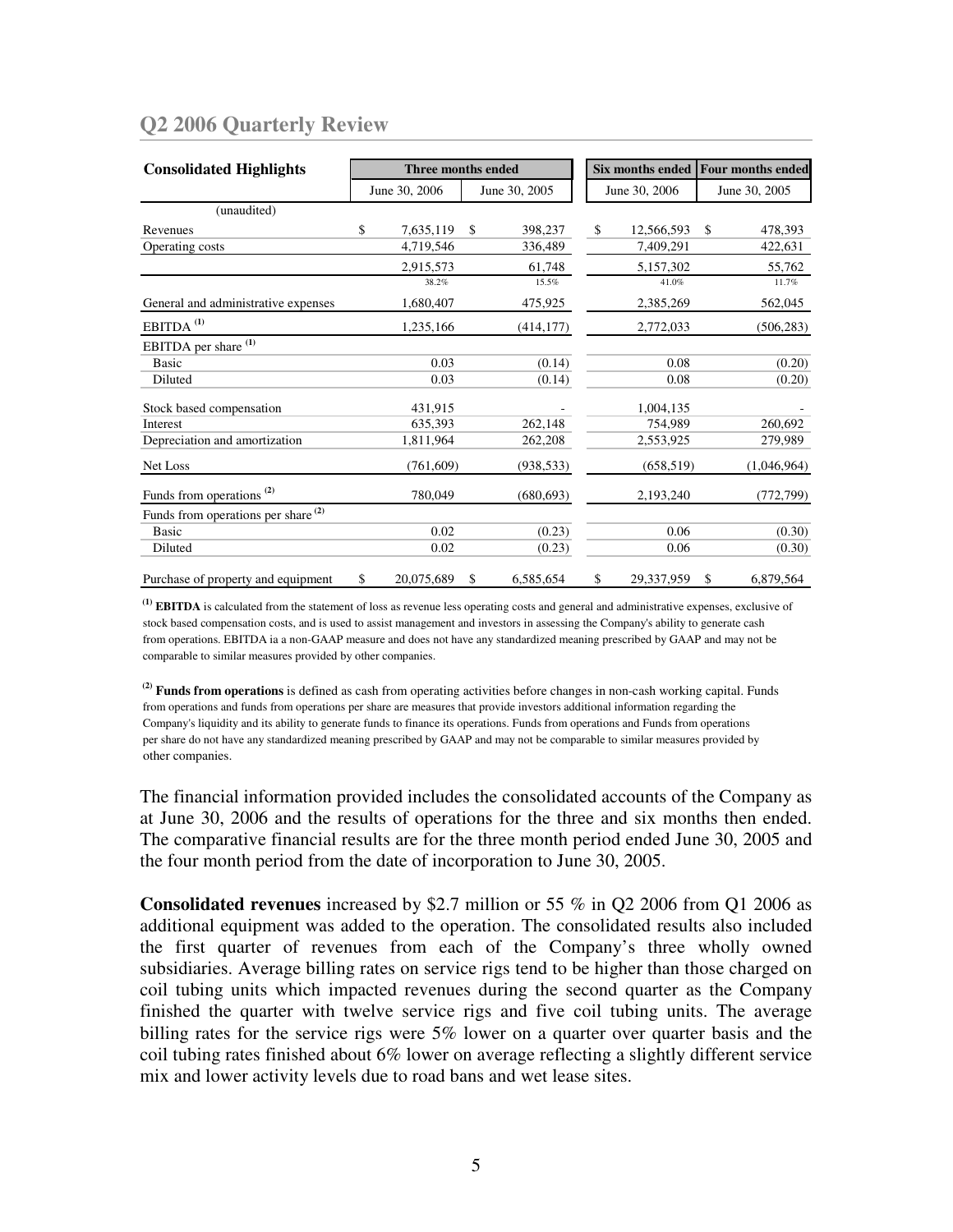**Operating costs** include fixed and variable components and averaged 62% of revenues during Q2 2006 as the service mix changed with the addition of subsidiary operations and reflecting typically lower second quarter activity levels. Operating costs were 55% of revenues for Q1 2006. Consolidated gross profit percentages were 38% for Q2 2006 and averaged 41% for the six months ended June 30, 2006. Management expects that consolidated gross profit percentages will be maintained at no less than 40% for the balance of the year.

**Consolidated general and administrative** expenditures for Q2 2006 averaged 22% of sales and are clearly above the levels warranted for the amount of quarterly activity. This expenditure category includes the combined overhead expenses of the Company and its three wholly owned subsidiaries, which accounted for the majority of the increase. Management estimates that approximately \$0.3 million of the administration costs for Q2 2006 are of a non-recurring nature. Many of the remaining costs are fixed and will decrease as a percentage of sales as activity increases during the latter quarters. During the third and fourth quarters the Company will also be integrating various subsidiary administrative functions into its head office.

| <b>General and administrative</b> |               | Three months ended |               |         |               | Six months ended |    | <b>Four months ended</b> |  |
|-----------------------------------|---------------|--------------------|---------------|---------|---------------|------------------|----|--------------------------|--|
|                                   | June 30, 2006 |                    | June 30, 2005 |         | June 30, 2006 |                  |    | June 30, 2005            |  |
| (unaudited)                       |               |                    |               |         |               |                  |    |                          |  |
| Wages and benefits                | \$            | 630,732            | -S            | 171.361 | \$            | 907.926          | \$ | 193,849                  |  |
| Office                            |               | 182,976            |               | 40,727  |               | 323,543          |    | 45,919                   |  |
| Facility                          |               | 217,778            |               | 57,484  |               | 308,838          |    | 61,621                   |  |
| Professional fees                 |               | 339,076            |               | 147,885 |               | 431,320          |    | 189,438                  |  |
| Other administration              |               | 309,846            |               | 58,468  |               | 413,643          |    | 71,218                   |  |
|                                   | \$            | 1,680,407          |               | 475,925 |               | 2,385,269        |    | 562,045                  |  |

Wages and benefits include the additions of new employees to the management and operational teams. These positions are integral to the growth plans of the Company and salary costs are expected to increase over the coming quarters as the Company continues its planned growth. Facility costs include the increased rental and utility charges on the new head office and well service location, as well as the incremental lease obligations of Precise, Vertical and SSI. During Q2, the Precise and Vertical operations were moved to the primary Red Deer location and the incumbent lease was discontinued. Professional fees include a considerable amount of legal fees related to various corporate developments, excluding amounts recorded as acquisition costs and deferred financing fees. Professional fees are expected to diminish over the next few quarters as the Company integrates its recent acquisitions and focuses on internal growth. Other administration costs include a broad range of consolidated overhead costs including travel, investor relations, advertising and promotion, automotive and various training programs. The large increase in Q2 2006 reflects the addition of the three subsidiary operations.

**Stock based compensation expense** decreased to \$0.4 million in Q2 2006 from \$0.6 million for Q1 2006 as fewer options were issued during the quarter. One of the Company's retention strategies is to widely distribute its stock options. Options are not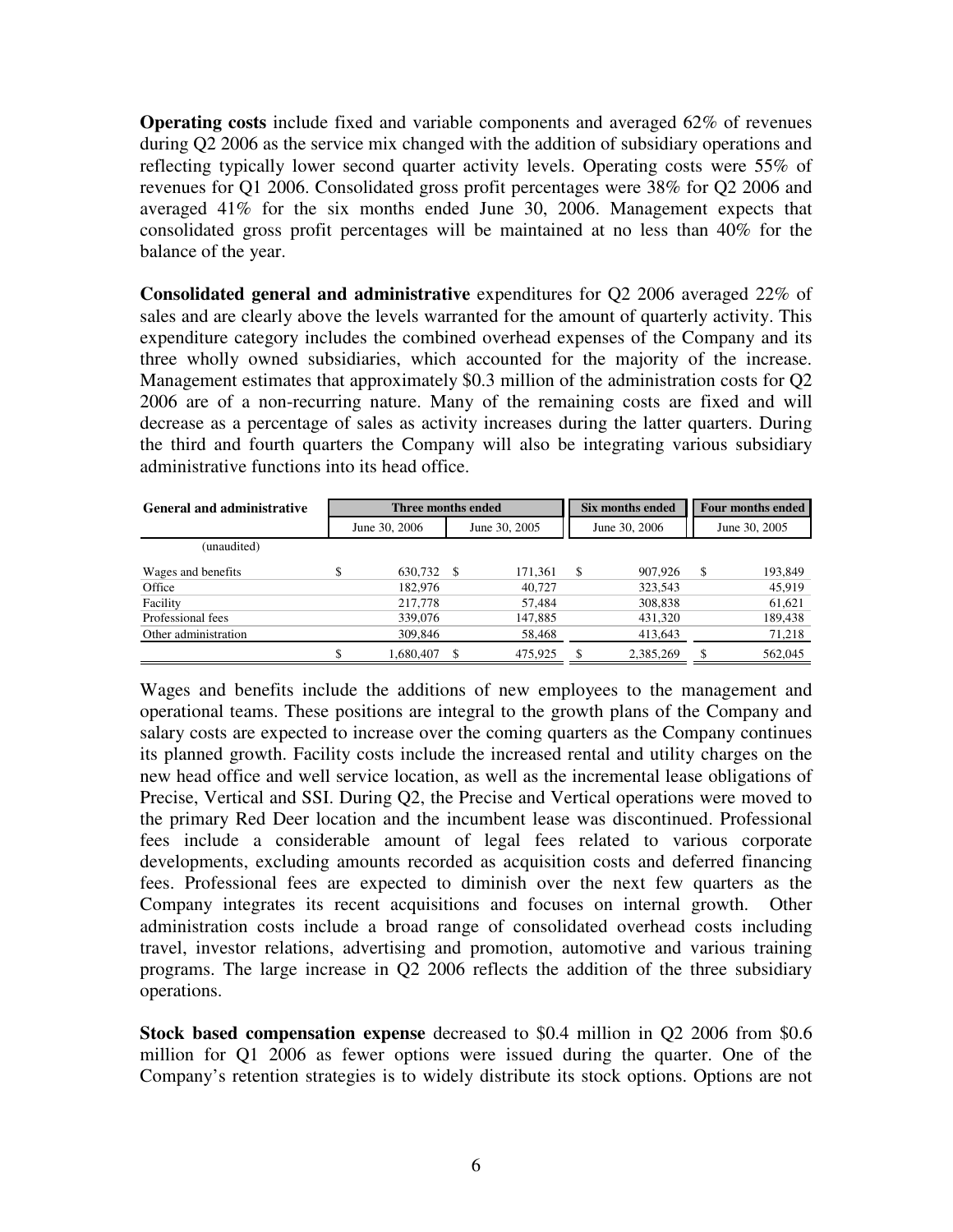treated as an executive perquisite but are provided to every employee of the organization. The resulting non-cash expense is recorded on a quarterly basis.

**Interest expense** includes interest on \$17.2 million of long term debt and a \$21 million short term bridge facility. Long term debt, net of amounts retired, increased by \$3.1 million during Q2 2006. The bridge facility increased by \$10 million during the same period. No additions are planned to long and short term loan amounts during Q3 2006. The increased interest expense also reflects the debts assumed through the acquisitions.

**Capital expenditures** for Q2 2006 include four service rigs, two nitrogen pumpers and one coil tubing unit. Production equipment additions will continue throughout 2006 as the Company moves towards critical mass. The Company also moved into a new facility in Red Deer during the Q2 2006, incurring costs for leasehold improvements.

**Related party** transactions represent equipment purchases under the MSA during the course of normal business activities. The prices paid for equipment received do not exceed fair market value.

|                                |     | June 30, 2006 | December 31, 2005 |
|--------------------------------|-----|---------------|-------------------|
| Purchases of capital equipment |     | 22,186,113 \$ | 13,235,793        |
| Amounts in accounts payable    | \$. | 153.364 \$    | 2,246,018         |

**EBITDA** generated on a consolidated basis was \$1.2 million for the quarter and \$2.8 million for the six months ended June 30, 2006 and funds from operations of \$0.4 million and \$1.9 million for the same periods. Management anticipates continuing to generate increasingly positive EBITDA and funds from operations over the balance of 2006 as activity increases and it realizes the full synergies of its expanded service offering.

#### **Divisional Performance**

| <b>Well Servicing</b>      | Three months ended |               |               | Six months ended Four months ended |
|----------------------------|--------------------|---------------|---------------|------------------------------------|
|                            | June 30, 2006      | June 30, 2005 | June 30, 2006 | June 30, 2005                      |
| (unaudited)                |                    |               |               |                                    |
| Revenues                   | 3.900.899          | 398,237       | 8,832,373     | 478,393                            |
| Losses before income taxes | (949, 337)         | (938, 533)    | (846, 247)    | (1,046,964)                        |
| $EBITDA$ <sup>(1)</sup>    | 1,180,311          | (414, 177)    | 2,717,178     | (506, 283)                         |

**(1) EBITDA** is calculated from the statement of loss as revenue less operating costs and general and administrative expenses, exclusive of stock based compensation costs, and is used to assist management and investors in assessing the Company's ability to generate cash from operations. EBITDA ia a non-GAAP measure and does not have any standardized meaning prescribed by GAAP and may not be comparable to similar measures provided by other companies.

The large increase in revenue on a year-over-year basis is due to the significant increase in available equipment and increases in hourly billing rates. EBITDA is strongly positive and is expected to remain so over the balance of 2006. Losses before income taxes include non-cash depreciation charges related to a large build out of new capital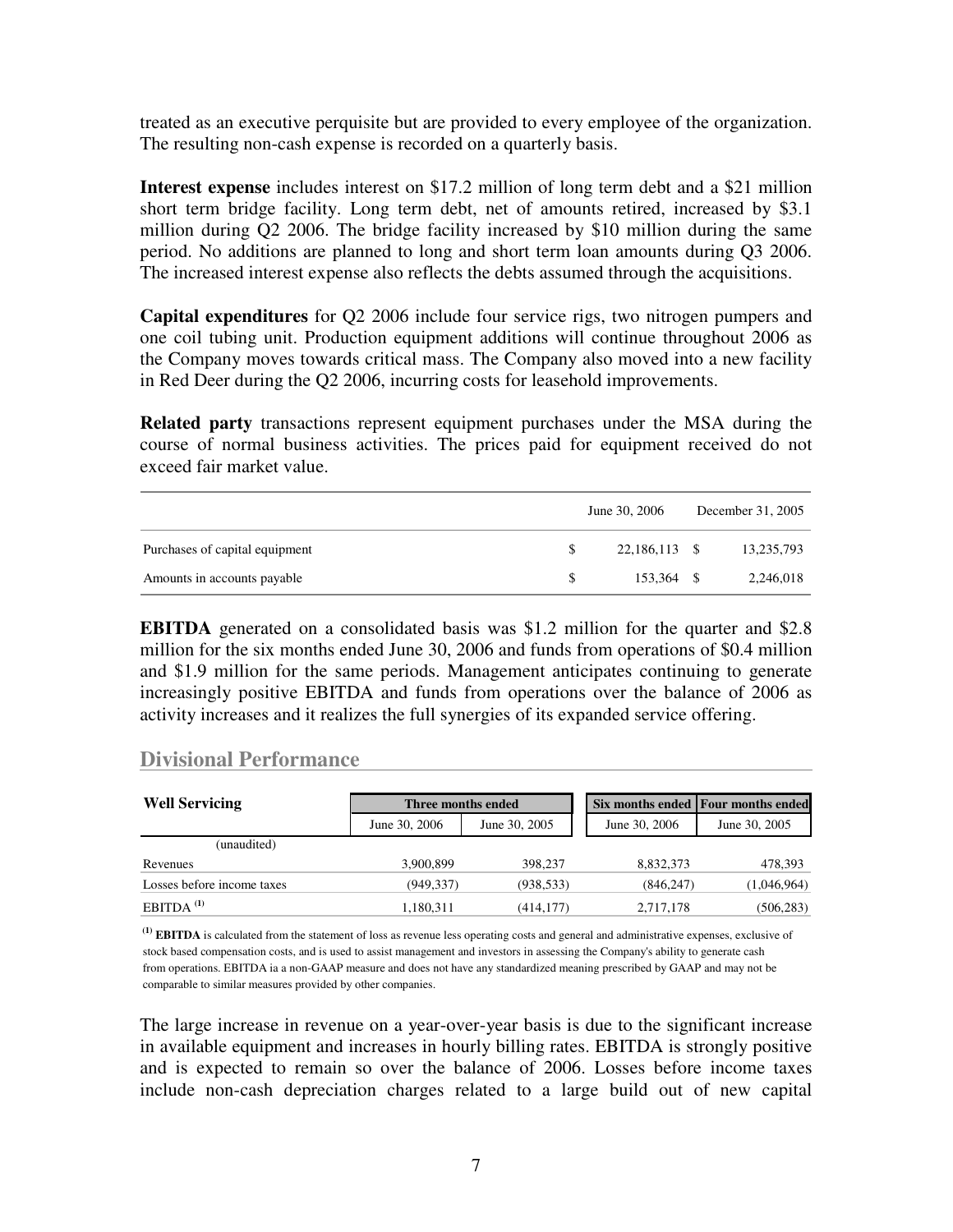equipment and stock based compensation expense of \$0.4 million for Q2 2006 and \$1.0 million for the six month period ended June 30, 2006.

| <b>Other Oilfield Services</b> | Three months ended |               |               | Six months ended Four months ended |  |
|--------------------------------|--------------------|---------------|---------------|------------------------------------|--|
|                                | June 30, 2006      | June 30, 2005 | June 30, 2006 | June 30, 2005                      |  |
| (unaudited)                    |                    |               |               |                                    |  |
| Revenues                       | 3.734.220          |               | 3,734,220     |                                    |  |
| Losses before income taxes     | (694,769)          |               | (694,769)     |                                    |  |
| $EBITDA$ <sup>(1)</sup>        | 54,855             |               | 54.855        |                                    |  |

**(1) EBITDA** is calculated from the statement of loss as revenue less operating costs and general and administrative expenses, exclusive of stock based compensation costs, and is used to assist management and investors in assessing the Company's ability to generate cash from operations. EBITDA ia a non-GAAP measure and does not have any standardized meaning prescribed by GAAP and may not be comparable to similar measures provided by other companies.

This is the first quarter for the other oilfield services segment and, accordingly, there are no comparative results. This segment includes the Company's snubbing, nitrogen, well testing and equipment rental activities, all of which are affected by season issues. The second quarter historically has the lowest activity level for these services within the industry.

Since acquisition on March 31, 2006, snubbing and nitrogen activity levels exceeded the Company's internal expectations while well testing and rental services have underperformed against those forecasts. The Company expects that demand for its other oilfield services will increase over the last two quarters as industry activity picks up and it begins to realize the benefits from the synergies and cross marketing of these services.

#### **Liquidity and Capital Resources**

|                              | <b>For the Ouarter Ended</b> |               |               |               |               |               |  |  |  |  |
|------------------------------|------------------------------|---------------|---------------|---------------|---------------|---------------|--|--|--|--|
|                              | Jun. 30, 2006                | Mar. 31, 2006 | Dec. 31, 2005 | Sep. 30, 2005 | Jun. 30, 2005 | Mar. 31, 2005 |  |  |  |  |
|                              |                              |               |               |               |               | [1 month]     |  |  |  |  |
| Working capital (deficiency) | (17, 519, 991)               | (194.130)     | 2,813,640     | 6.745.091     | 8.636.777     | (2,884,985)   |  |  |  |  |
| Long Term Debt               | 17.182.610                   | 14.040.639    | 4.950.000     | 13.595.425    | 13.845.574    |               |  |  |  |  |
| Shareholders' Equity         | 45,300,850                   | 45,628,496    | 18,595,144    | 5,654,048     | 5,558,314     | 194,765       |  |  |  |  |

Working capital, inclusive of the current portion of long term debt and the \$21 million bridge facility, ended the quarter at a negative \$17.5 million, a reduction of \$17.3 million from Q1 2006. Working capital, excluding the bridge facility, was positive \$3.5 million. The Company drew down the remaining \$10 million of a \$21 million dollar bridge facility and used these short-term borrowings to fund ongoing capital procurement. Cash and accounts receivable balances decreased by \$7.6 million on a quarter-over-quarter basis.

During Q4 2005, the Company entered into a \$13 million term loan facility and by June 30, 2006, it has fully accessed this funding, resulting in an increase in long term debt.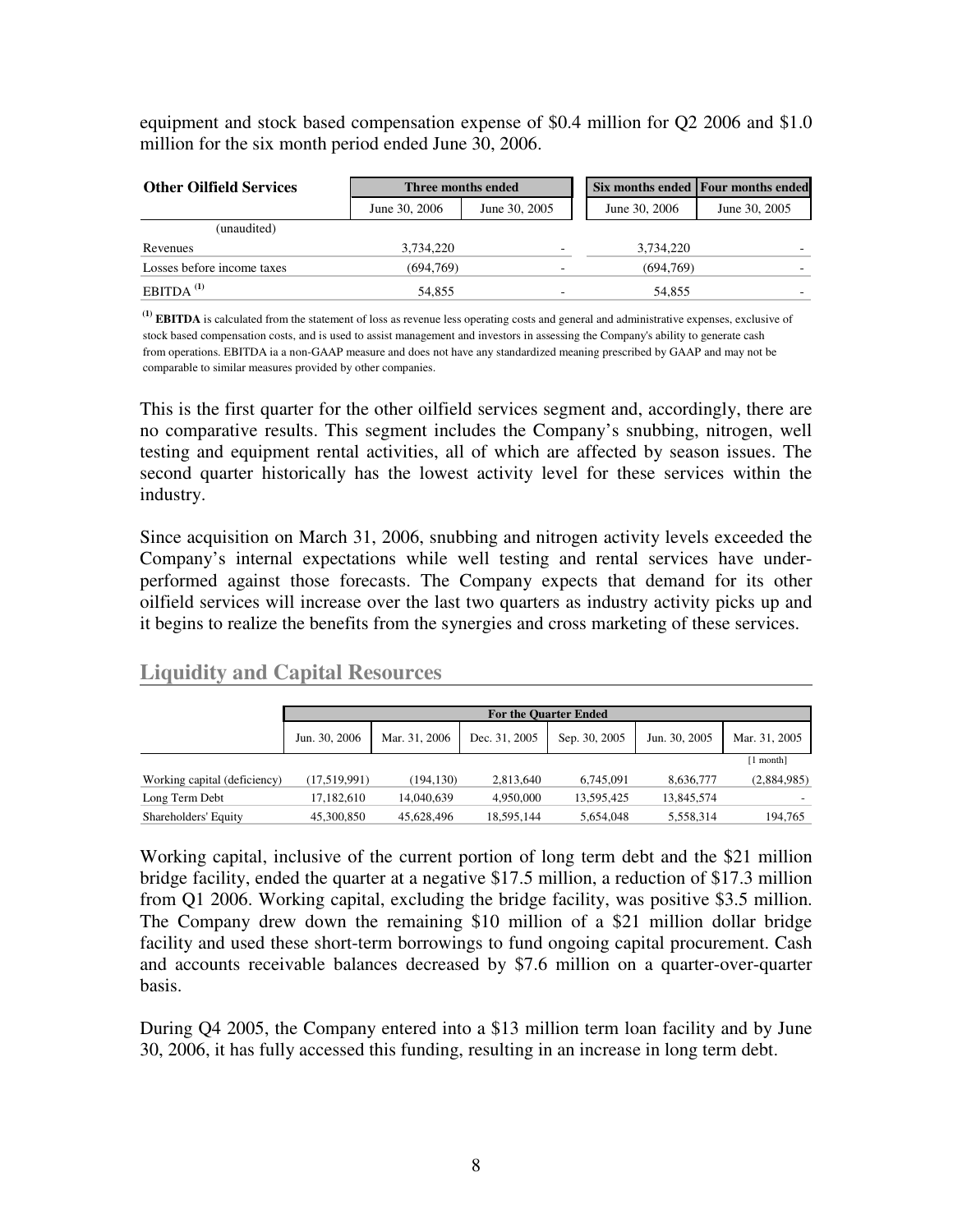During Q1 2006, the Company signed a \$21 million bridge loan that matures no later than September 29, 2006. The Company is currently negotiating with the lender to extend this facility to December 31, 2006. As at June 30, 2006, the Company did not meet the working capital covenant for the bridge facility but had secured a waiver for the breach. The working capital covenant was based upon certain financial forecasts wherein the Company had anticipated completing a brokered private placement prior to June 30, 2006. Due to market conditions this financing was delayed until Q3 2006. As at June 30, 2006, the Company was required to have working capital of \$9.5 million as defined by the loan agreement. The actual working capital was \$6.3 million pursuant to the same definition. Effective July 31, 2006, the Company was fully compliant with this covenant. Additional debt and equity financing will be required to refinance the bridge facility and to continue the 2006 capital expenditure program. The Company's management and directors are reviewing various financing alternatives.

During February 2006, 2.9 million shares were issued for net proceeds of \$4.8 million, which were used for service rig additions. Additional equity of \$21.4 million was also issued on closing of the SSI, Precise and Vertical Rental acquisitions. Other than the issuance of a small number of shares pursuant to the Company's stock option plan, there were no changes to share capital during Q2 2006.

As at June 30, 2006, 41.7 million shares were issued and outstanding, of which 11.6 million (28%) are held by management, senior employees and directors.

#### **Acquisitions**

At March 31, 2006, the Company completed three strategic acquisitions for a total cost of \$26.4 million. Note 3 of the interim consolidated financial statements outlines the assets and liabilities acquired and the consideration paid.

#### **Outlook**

Despite a softening of natural gas prices during Q2 2006, oil prices remained buoyant and the Company's activity levels were quite strong but were impacted at times by wet weather, particularly during late May and early June. As the Company enters the second part of 2006, it expects to benefit from strong industry fundamentals and significant expenditure levels by oil and gas producers on exploration and development activities. Management anticipates strong demand for its oilfield services throughout the last two quarters of 2006 and believes that oilfield services companies will be constrained by equipment capacity and access to experienced field staff. The Company will continue to advance its capital construction programs to be positioned to respond to these industry dynamics. While management acknowledges that commodity pricing is subject a range of external factors that can materially impact service activity levels, they remain optimistic about resource industry activity levels over the coming quarters.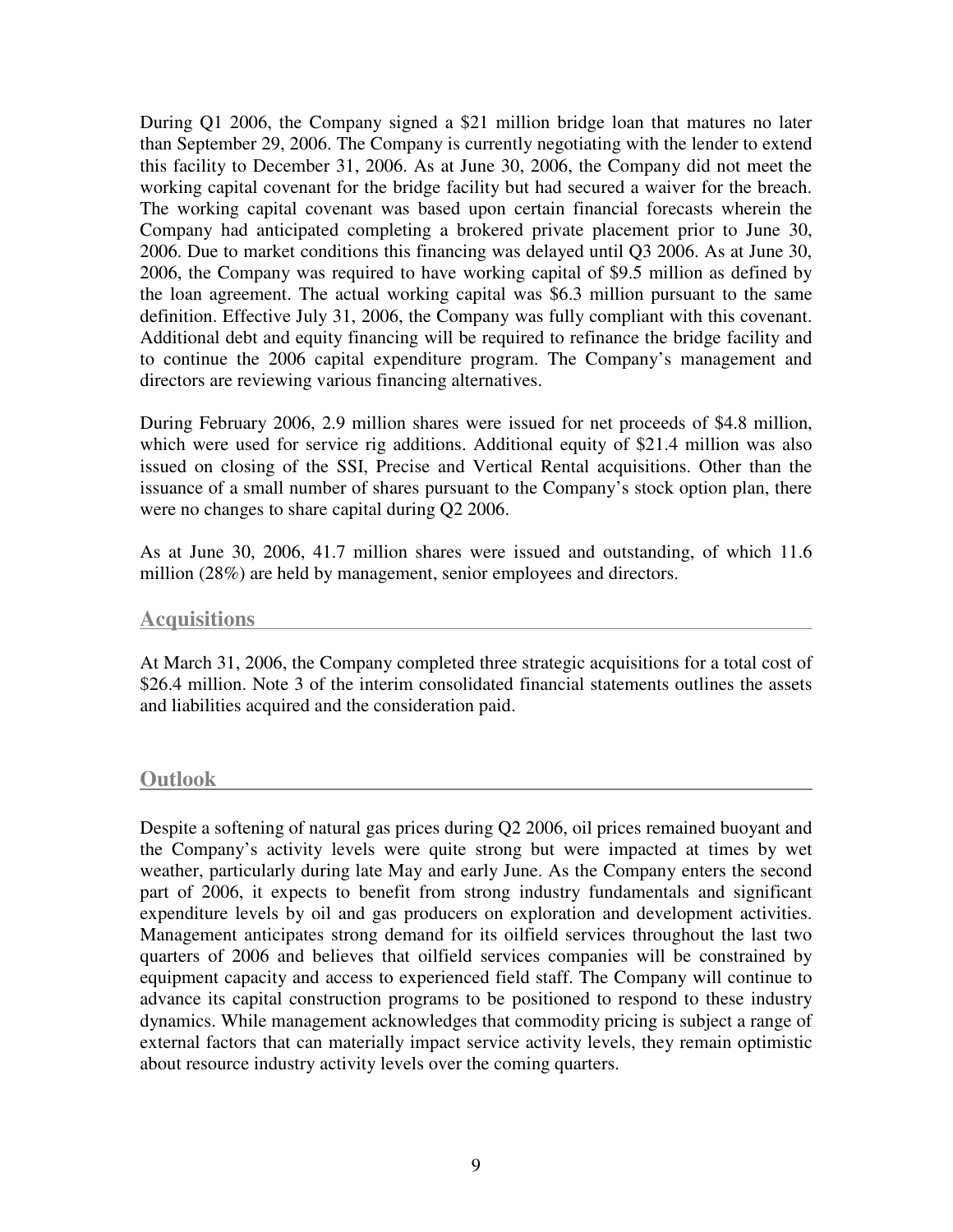Although the industry is facing challenges related to lower shallow gas and CBM drilling activity, the Company is somewhat insulated from this trend as 60% of its activity is focused on production, as opposed to completion. Additionally, due to the highly mobile nature of the Company's service rigs, they are not geographically constrained and have been able to take advantage of the trend towards deeper wells.

The addition of three established oilfield operations with proven management teams and loyal customer bases will provide strong bottom line performance in Q3 and Q4 2006. Snubbing, nitrogen, well testing and equipment rental operate closely with the Company's well service division and should provide a broad based growth platform to the Company during the balance of 2006. These complimentary services provide significant cross-selling opportunities to an expanded customer base.

Well service equipment utilization levels have met or exceeded management's internal forecasts for the first six months. Based on available market data, management also estimates that the Company's utilization levels have exceeded industry averages for the first two quarters of 2006.

The Company's strategy over the next few quarters will be to focus on operational and administrative integration. Currently many of the administrative functions are being centralized and all of the operations are expected to be on one operating platform by the end of the year.

Central Alberta Well Services is strategically positioned with a fleet of new state-of-theart equipment, operated by an employee team with experience and technical expertise. The Company provides a range of synergistic services that are in demand by a broad range of resource companies operating in the Western Canadian sedimentary basin.

## **Risk Management**

*Business risks*: Activity in the oil and gas industry is subject to a range of external factors that are difficult to actively manage, including resource demand, commodity pricing and climate. The Company plans to mitigate these risks by remaining responsive to changes in industry dynamics. The Company has a comprehensive insurance policy to help safeguard its assets, operations and employees. This will be reviewed annually and revised as changes in circumstances warrant.

*Credit risks*: The Company currently transacts with a small number of oil and gas exploration companies and is exposed to the associated credit risk. Management periodically assesses the credit worthiness of these customers and actively monitors all outstanding balances. Management views the credit risk of its accounts receivables as normal for its industry.

*Financing risk*: The ability of the Company to complete its budgeted capital acquisition program and meet its payment obligations as they become due will be dependent on its